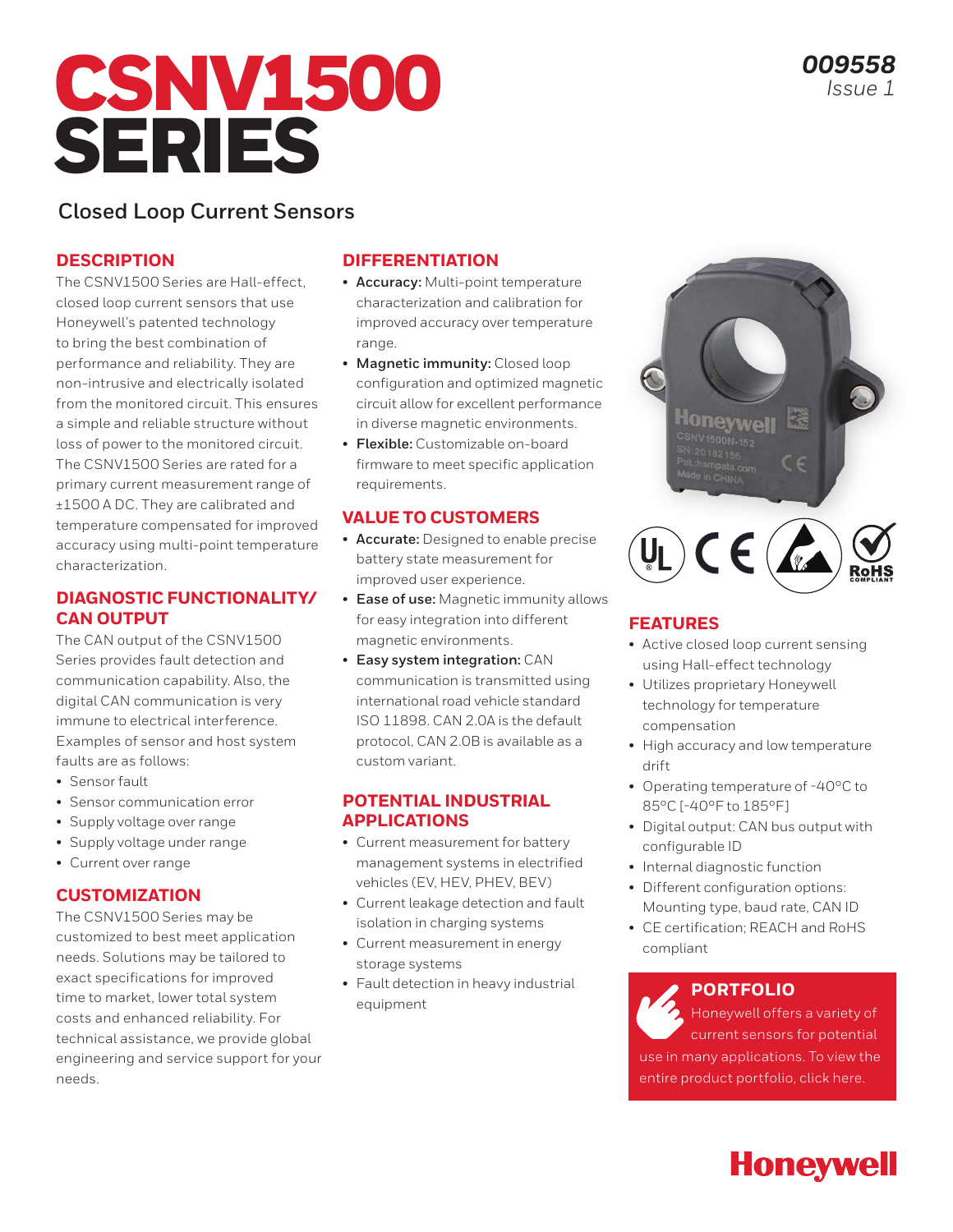| <b>TABLE 1. ABSOLUTE MAXIMUM RATINGS</b>                                                                              |               |                  |                        |                                  |
|-----------------------------------------------------------------------------------------------------------------------|---------------|------------------|------------------------|----------------------------------|
| <b>CHARACTERISTIC</b>                                                                                                 | <b>SYMBOL</b> | <b>UNIT</b>      | <b>PARAMETER</b>       | <b>CONDITION</b>                 |
| Load dump over voltage                                                                                                | $V_{S}$       | $\vee$           | 32                     | 400 mSec                         |
| Over voltage                                                                                                          | $V_{S}$       | $\vee$<br>$\vee$ | 24<br>20               | 10 min<br>continuous             |
| Reverse polarity                                                                                                      | $V_{S}$       | $\vee$           | $-24$                  | 10 min                           |
| Supply voltage:<br>minimum<br>maximum                                                                                 | $V_{S}$       | $\vee$<br>$\vee$ | 7<br>18                |                                  |
| CAN operation:<br>supply voltage under range alarm, no measurement<br>supply voltage over range alarm, no measurement | $V_{S}$       | $\vee$<br>$\vee$ | $6$ to $7$<br>18 to 24 | CAN continuous<br>CAN continuous |
| Insulation resistance                                                                                                 | <b>IR</b>     | $M\Omega$        | 500                    | 500 V DC at 1 min                |
| Creepage distance                                                                                                     | $D_{Cp}$      | mm               | 7,5                    | $\qquad \qquad -$                |
| Clearance                                                                                                             | $D_{Cl}$      | mm               | $\overline{7}$         |                                  |
| RMS voltage:<br>AC isolation voltage<br>DC isolation voltage                                                          |               | kV               | 2.5<br>2.5             | 50 Hz, 1 min<br>1 min            |

## TABLE 2. OPERATING SPECIFICATIONS IN NOMINAL RANGE  $(I_{PN})$

| <b>CHARACTERISTIC</b>                                       | <b>UNIT</b><br><b>SYMBOL</b>                            |                                 | <b>PARAMETER</b> |                            |                                        |                                                                                                            |  |
|-------------------------------------------------------------|---------------------------------------------------------|---------------------------------|------------------|----------------------------|----------------------------------------|------------------------------------------------------------------------------------------------------------|--|
|                                                             |                                                         |                                 | MIN.             | TYP.                       | MAX.                                   | <b>CONDITION</b>                                                                                           |  |
| Primary current, nominal measuring<br>range $(DC)$          | $I_{PN}$                                                | $\overline{A}$                  | $-1500$          |                            | 1500                                   | full temperature range                                                                                     |  |
| Supply voltage                                              | $V_{S}$                                                 | $\vee$                          | $\overline{7}$   | 12                         | 18                                     | full accuracy                                                                                              |  |
| Supply voltage hysteresis:<br>maximum<br>minimum            | $V_{\text{UP}}$<br>$V_{UP}$<br><b>VLOW</b><br>$V_{LOW}$ | $\vee$<br>$\vee$<br>$\vee$<br>V |                  | 18.1<br>17.7<br>7.1<br>6.8 | $\qquad \qquad -$<br>$\qquad \qquad -$ | when Vs increases<br>when V <sub>s</sub> decreases<br>when $Vs$ increases<br>when V <sub>s</sub> decreases |  |
| Current consumption:<br>at $I_p = 0$ A<br>at $I_p = 1500$ A | <b>I</b> SUPPLY<br><b>I</b> SUPPLY                      | mA<br>mA                        |                  | 21                         | 30<br>250                              | $V_s = 12 V, T = 25^{\circ}C$<br>$V_s = 12 V$ , T = 25°C                                                   |  |
| Ambient operating temperature                               | $T_a$                                                   | $^{\circ}$ C                    | $-40$            |                            | 85                                     | temperature range with<br>$accuracy$ quaranteed, $\pm 3$ sigma                                             |  |
| Error at $I_p = -10 A to +10 A$ (offset current)            | $\log$                                                  | A                               | $-0.1$           |                            | 0.1                                    | 3 sigma, $T = 40^{\circ}$ C to 85 $^{\circ}$ C                                                             |  |
| Total accuracy at $10 A < Ip < 1500 A$                      | $X_{G}$                                                 |                                 |                  | $\pm 1\%$                  |                                        | 3 sigma, $T = 40^{\circ}$ C to 85 $^{\circ}$ C                                                             |  |

| <b>TABLE 3. MECHANICAL SPECIFICATIONS</b> |                         |  |  |
|-------------------------------------------|-------------------------|--|--|
| <b>CHARACTERISTIC</b>                     | <b>PARAMETER</b>        |  |  |
| Housing material                          | PA66+GF25 (UL 94V - 0)  |  |  |
| Mounting screws                           | M5, torque max. 3.5 N m |  |  |
| Mating electrical connector               | TE MPN 1473672-1        |  |  |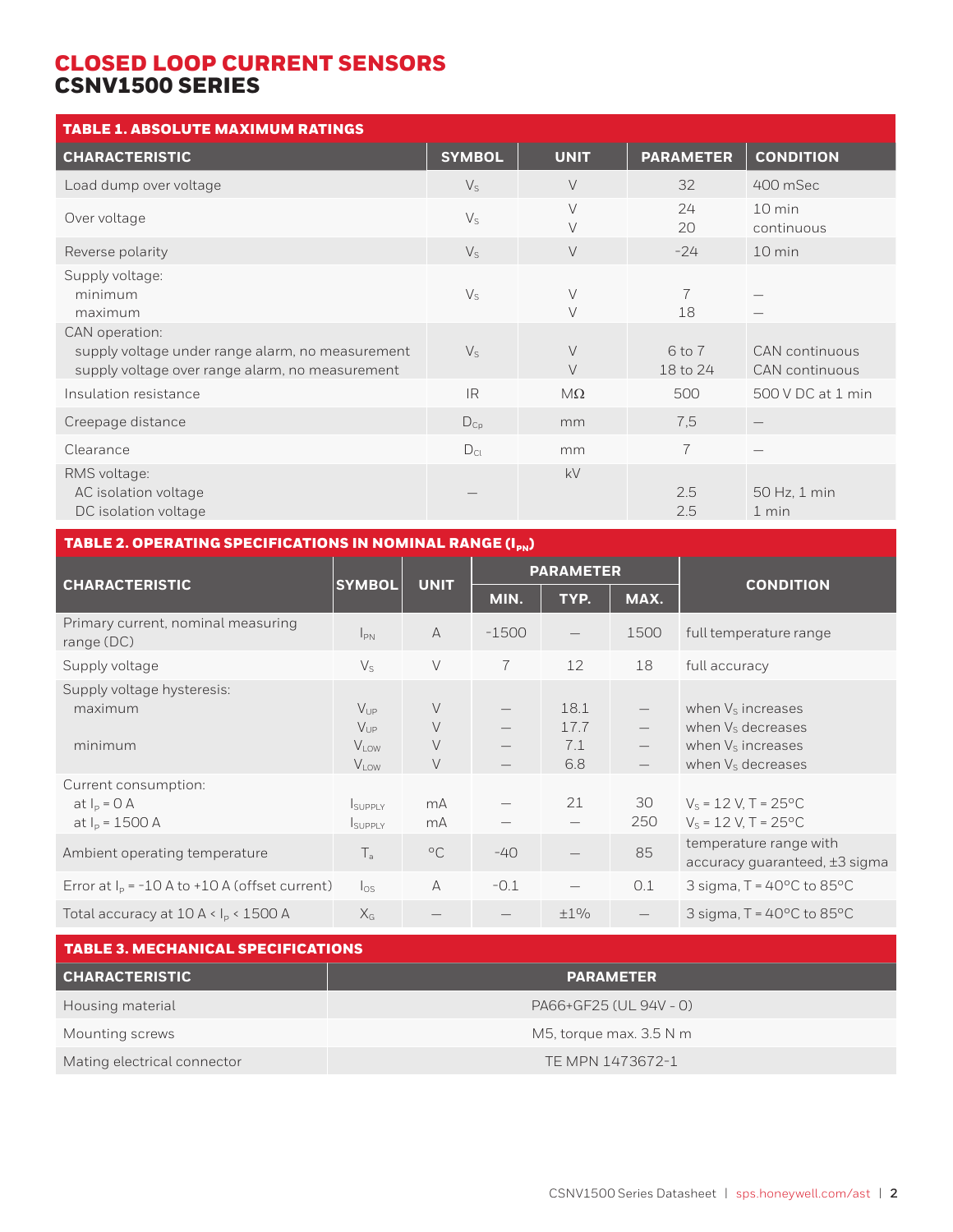| <b>TABLE 4. CANBUS SPECIFICATIONS</b> 1, 2, 3                                                                   |                                                           |                                                                                  |                                                |                                     |                              |                            |               |
|-----------------------------------------------------------------------------------------------------------------|-----------------------------------------------------------|----------------------------------------------------------------------------------|------------------------------------------------|-------------------------------------|------------------------------|----------------------------|---------------|
| <b>MESSAGE</b><br><b>DESCRIPTION</b>                                                                            | <b>CAN ID</b>                                             | <b>DATA</b><br><b>LENGTH</b>                                                     | <b>MESSAGE</b><br><b>LAUNCH</b><br><b>TYPE</b> | <b>SIGNAL</b><br><b>DESCRIPTION</b> | <b>SIGNAL</b><br><b>NAME</b> | <b>START</b><br><b>BIT</b> | <b>LENGTH</b> |
|                                                                                                                 | Cyclic                                                    | $Ip$ value:<br>80000000h = 0 mA<br>$7$ FFFFFFFFh = $-1$ mA<br>$80000001h = 1 mA$ | <b>IP_VALUE</b>                                | 24                                  | 32                           |                            |               |
| Primary<br>transmitted<br>See<br>8 bytes<br>current $I_{p}$<br>message<br>Figure 1<br>(mA)<br>10 mSec<br>cycle. | Error indication (1 bit)<br>$Q = normal$<br>$1$ = failure | ERROR_INDICATION                                                                 | 32                                             |                                     |                              |                            |               |
|                                                                                                                 |                                                           | Error information<br>$0x64$ when indication = 0                                  | ERROR_INFORMATION                              | 33                                  | $\overline{7}$               |                            |               |
|                                                                                                                 |                                                           |                                                                                  |                                                | Fixed to 0                          | CRC_8                        | 56                         | 8             |

1CANBUS speed: See Figure 1.

2CAN oscillator tolerance: 0.3125%.

3Byte order: Big endian (Motorola).

| <b>TABLE 5. DIAGNOSTIC TROUBLE CODES</b> |                      |                         |                          |  |
|------------------------------------------|----------------------|-------------------------|--------------------------|--|
| <b>FAILURE MODE</b>                      | I <sub>D</sub> VALUE | <b>ERROR INDICATION</b> | <b>ERROR INFORMATION</b> |  |
| Flash CRC error                          | FFFF FFFFh           |                         | 0x40                     |  |
| AFE over range happens                   | FFFF FFFFh           |                         | 0x41                     |  |
| AFE error happens                        | FFFF FFFFh           |                         | 0x42                     |  |
| Internal LUT error                       | FFFF FFFFh           |                         | 0x44                     |  |
| Power minimum limit                      | FFFF FFFFh           |                         | 0x46                     |  |
| Power maximum limit                      | FFFF FFFFh           |                         | 0x47                     |  |

### **FIGURE 1. I<sub>P</sub> POSITIVE PRIMARY CURRENT DIRECTION (POLARITY)**

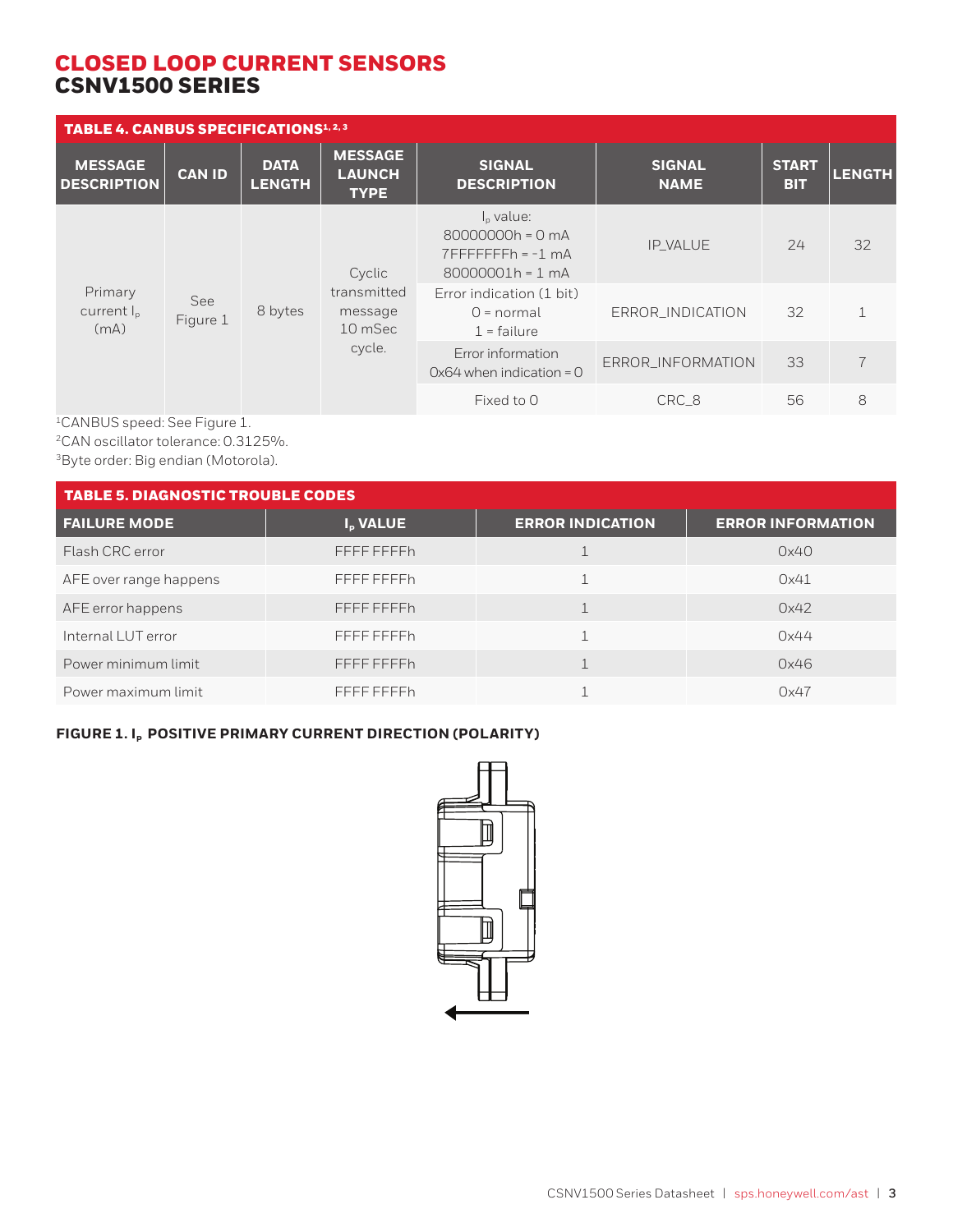| <b>TABLE 6. ORDER GUIDE</b> |                                                                                                                                                                        |
|-----------------------------|------------------------------------------------------------------------------------------------------------------------------------------------------------------------|
| <b>CATALOG LISTING</b>      | <b>DESCRIPTION</b>                                                                                                                                                     |
| CSNV1500N-121               | CSNV1500 Series Hall-effect closed loop current sensor, 1500 A, through-hole mounting with stainless steel<br>bushing, 12 V supply voltage, 250k baud rate, 3C1 CAN ID |
| CSNV1500N-122               | CSNV1500 Series Hall-effect closed loop current sensor, 1500 A, through-hole mounting with stainless steel<br>bushing, 12 V supply voltage, 250k baud rate, 3C2 CAN ID |
| CSNV1500N-123               | CSNV1500 Series Hall-effect closed loop current sensor, 1500 A, through-hole mounting with stainless steel<br>bushing, 12 V supply voltage, 250k baud rate, 3C3 CAN ID |
| CSNV1500N-124               | CSNV1500 Series Hall-effect closed loop current sensor, 1500 A, through-hole mounting with stainless steel<br>bushing, 12 V supply voltage, 250k baud rate, 3C4 CAN ID |
| CSNV1500N-125               | CSNV1500 Series Hall-effect closed loop current sensor, 1500 A, through-hole mounting with stainless steel<br>bushing, 12 V supply voltage, 250k baud rate, 3C5 CAN ID |
| CSNV1500N-126               | CSNV1500 Series Hall-effect closed loop current sensor, 1500 A, through-hole mounting with stainless steel<br>bushing, 12 V supply voltage, 250k baud rate, 3C6 CAN ID |
| CSNV1500N-127               | CSNV1500 Series Hall-effect closed loop current sensor, 1500 A, through-hole mounting with stainless steel<br>bushing, 12 V supply voltage, 250k baud rate, 3C7 CAN ID |
| CSNV1500N-128               | CSNV1500 Series Hall-effect closed loop current sensor, 1500 A, through-hole mounting with stainless steel<br>bushing, 12 V supply voltage, 250k baud rate, 3C8 CAN ID |
| CSNV1500N-129               | CSNV1500 Series Hall-effect closed loop current sensor, 1500 A, through-hole mounting with stainless steel<br>bushing, 12 V supply voltage, 250k baud rate, 3C9 CAN ID |
| CSNV1500N-151               | CSNV1500 Series Hall-effect closed loop current sensor, 1500 A, through-hole mounting with stainless steel<br>bushing, 12 V supply voltage, 500k baud rate, 3C1 CAN ID |
| CSNV1500N-152               | CSNV1500 Series Hall-effect closed loop current sensor, 1500 A, through-hole mounting with stainless steel<br>bushing, 12 V supply voltage, 500k baud rate, 3C2 CAN ID |
| CSNV1500N-153               | CSNV1500 Series Hall-effect closed loop current sensor, 1500 A, through-hole mounting with stainless steel<br>bushing, 12 V supply voltage, 500k baud rate, 3C3 CAN ID |
| CSNV1500N-154               | CSNV1500 Series Hall-effect closed loop current sensor, 1500 A, through-hole mounting with stainless steel<br>bushing, 12 V supply voltage, 500k baud rate, 3C4 CAN ID |
| CSNV1500N-155               | CSNV1500 Series Hall-effect closed loop current sensor, 1500 A, through-hole mounting with stainless steel<br>bushing, 12 V supply voltage, 500k baud rate, 3C5 CAN ID |
| CSNV1500N-156               | CSNV1500 Series Hall-effect closed loop current sensor, 1500 A, through-hole mounting with stainless steel<br>bushing, 12 V supply voltage, 500k baud rate, 3C6 CAN ID |
| CSNV1500N-157               | CSNV1500 Series Hall-effect closed loop current sensor, 1500 A, through-hole mounting with stainless steel<br>bushing, 12 V supply voltage, 500k baud rate, 3C7 CAN ID |
| CSNV1500N-158               | CSNV1500 Series Hall-effect closed loop current sensor, 1500 A, through-hole mounting with stainless steel<br>bushing, 12 V supply voltage, 500k baud rate, 3C8 CAN ID |
| CSNV1500N-159               | CSNV1500 Series Hall-effect closed loop current sensor, 1500 A, through-hole mounting with stainless steel<br>bushing, 12 V supply voltage, 500k baud rate, 3C9 CAN ID |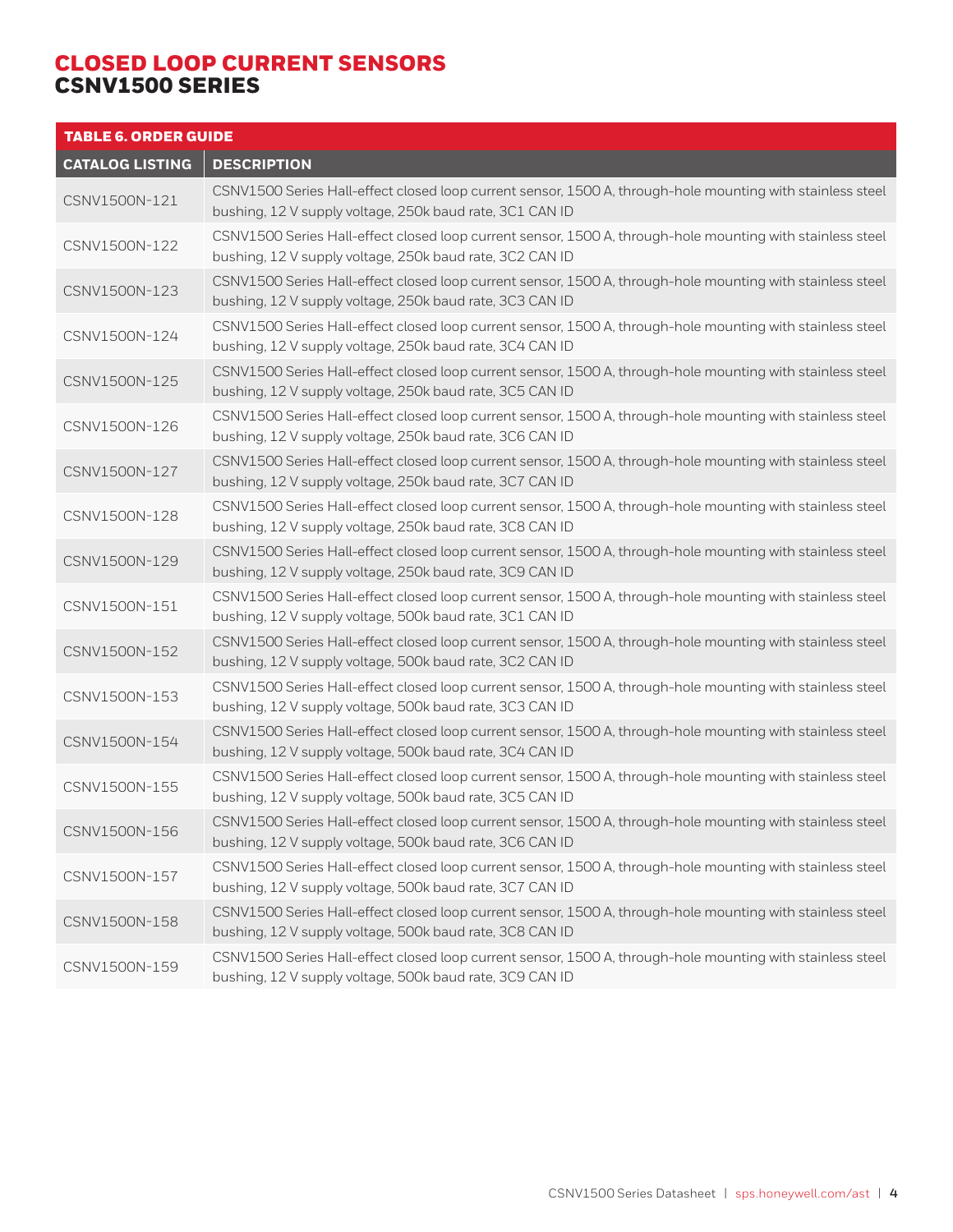**FIGURE 2. NOMENCLATURE**



#### **FIGURE 3. DIMENSIONAL DRAWINGS (FOR REFERENCE ONLY: MM)**











| <b>TABLE 7. PINOUT</b> |               |  |
|------------------------|---------------|--|
| <b>PIN</b>             | <b>OUTPUT</b> |  |
| 1                      | CAN-L         |  |
| $\mathcal{P}$          | CAN-H         |  |
| 3                      | <b>GND</b>    |  |
| 4                      | $V_{\rm c}$   |  |
|                        |               |  |

Mating connector: TE MPN 1473672-1

#### **FIGURE 4. PART MARKING DETAILS**

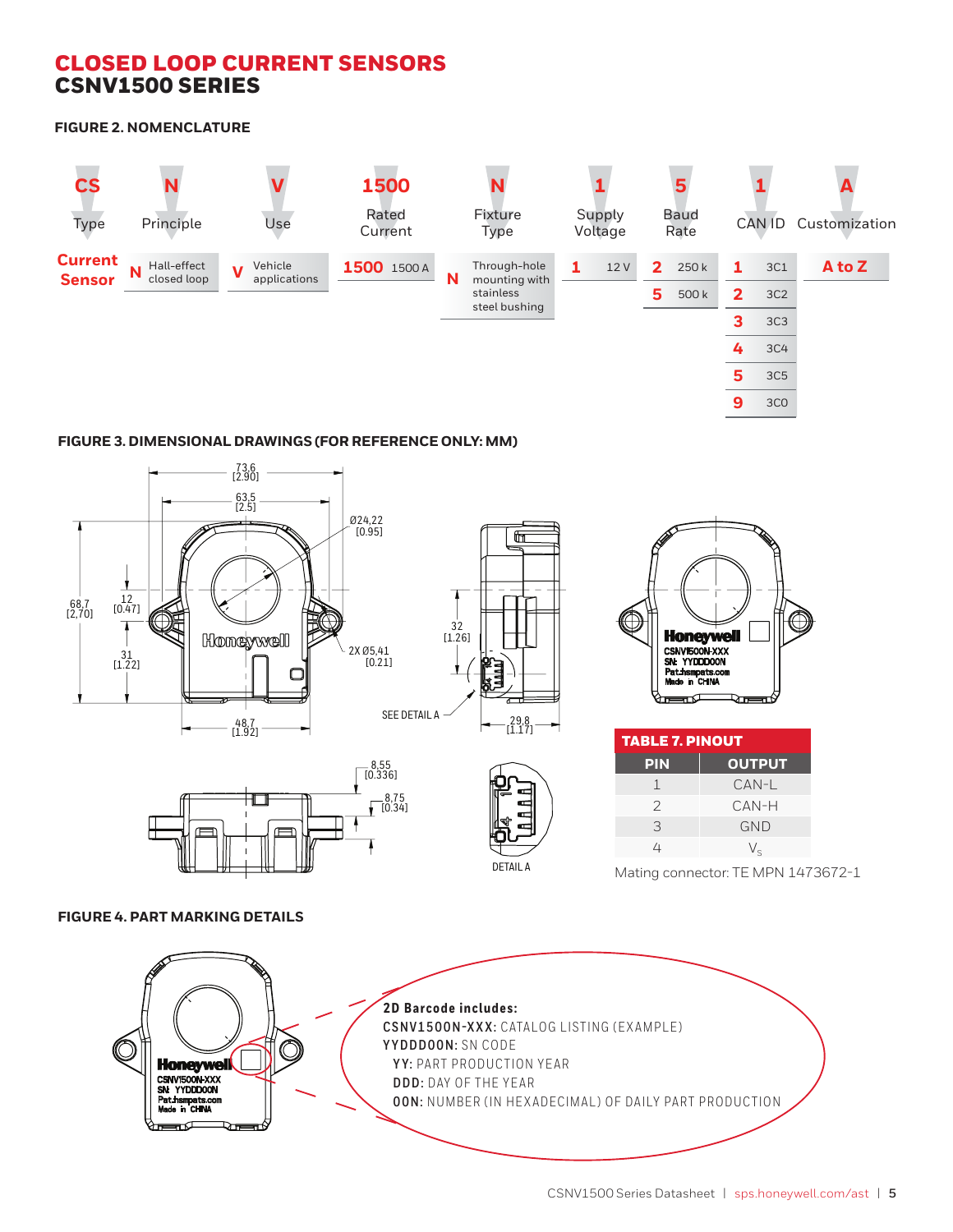| <b>TABLE 8. EMC TEST SPECIFICATIONS</b>                    |                 |                                                                                                                                                                             |
|------------------------------------------------------------|-----------------|-----------------------------------------------------------------------------------------------------------------------------------------------------------------------------|
| <b>TEST</b>                                                | <b>STANDARD</b> | <b>PROCEDURE</b>                                                                                                                                                            |
| CISPR 25 Conducted RF Emissions - Voltage on Supply Lines  | CISPR25         | According to CISPR 25:2008 Commission<br>Form of Testing                                                                                                                    |
| CISPR 25 Conducted RF Emissions - Voltage on Supply Lines  | CISPR25         | According to CISPR 25:2008 Commission<br>Form of Testing                                                                                                                    |
| CISPR 25 Radiated Emissions                                | CISPR25         | According to CISPR 25:2008 Commission<br>Form of Testing                                                                                                                    |
| Bulk Current Injection (BCI) Test                          | ISO 11452-4     | According to ISO 11452-4                                                                                                                                                    |
| ALSE with a Ground Plane                                   | ISO 11452-2     | According to ISO 11452-2                                                                                                                                                    |
| Transient Disturbances Conducted along Supply Lines        | ISO 7637-2      | According to ISO 7637-2                                                                                                                                                     |
| Transient Disturbances Conducted along I/O or Sensor Lines | ISO 7637-3      | According to ISO 7637-3                                                                                                                                                     |
| Immunity to Magnetic Field                                 | ISO 11452-8     | According to ISO 11452-8                                                                                                                                                    |
| <b>Handling Test</b>                                       |                 | See "Electrostatic Discharge"                                                                                                                                               |
| <b>Operating Test</b>                                      |                 | See "Electrostatic Discharge"                                                                                                                                               |
| Electrostatic Discharge                                    | ISO 10605       | Unpowered direct contact discharge: ±4 kV, ±8 kV<br>Unpowered air discharge: ±8 kV, ±15 kV<br>Powered-up direct contact discharge: ±4 kV<br>Powered-up air discharge: ±8 kV |
| Impulse Noise Test                                         |                 |                                                                                                                                                                             |
| <b>Fast transient Noise Test</b>                           |                 | 2 kV Power port, 1 kV CAN signal and control port                                                                                                                           |
| Radio Frequency Electromagnetic Field                      | IEC 61000-4-3   | 10 V/m (80 MHz to 1 GHz), 3 V/m (1.4 GHz to<br>2 GHz), 1 V/m (2.0 GHz to 2.7 GHz)                                                                                           |
| Fast Transients Bursts Susceptibility Test                 | IEC 61000-4-4   | 2 kV Power port, 1 kV CAN signal and control port                                                                                                                           |
| Radio Frequency Continuous Conducted                       | IEC 61000-4-6   | 0.15 MHz to 80 MHz, 3 V 80% AM (1 kHz)                                                                                                                                      |
| Radio Frequency Magnetic Field                             | IEC 61000-4-8   | 30 A/M                                                                                                                                                                      |
| Radiated Disturbance (3M semi-anechoic chamber)            | CISPR-11        | Group 1, Class A                                                                                                                                                            |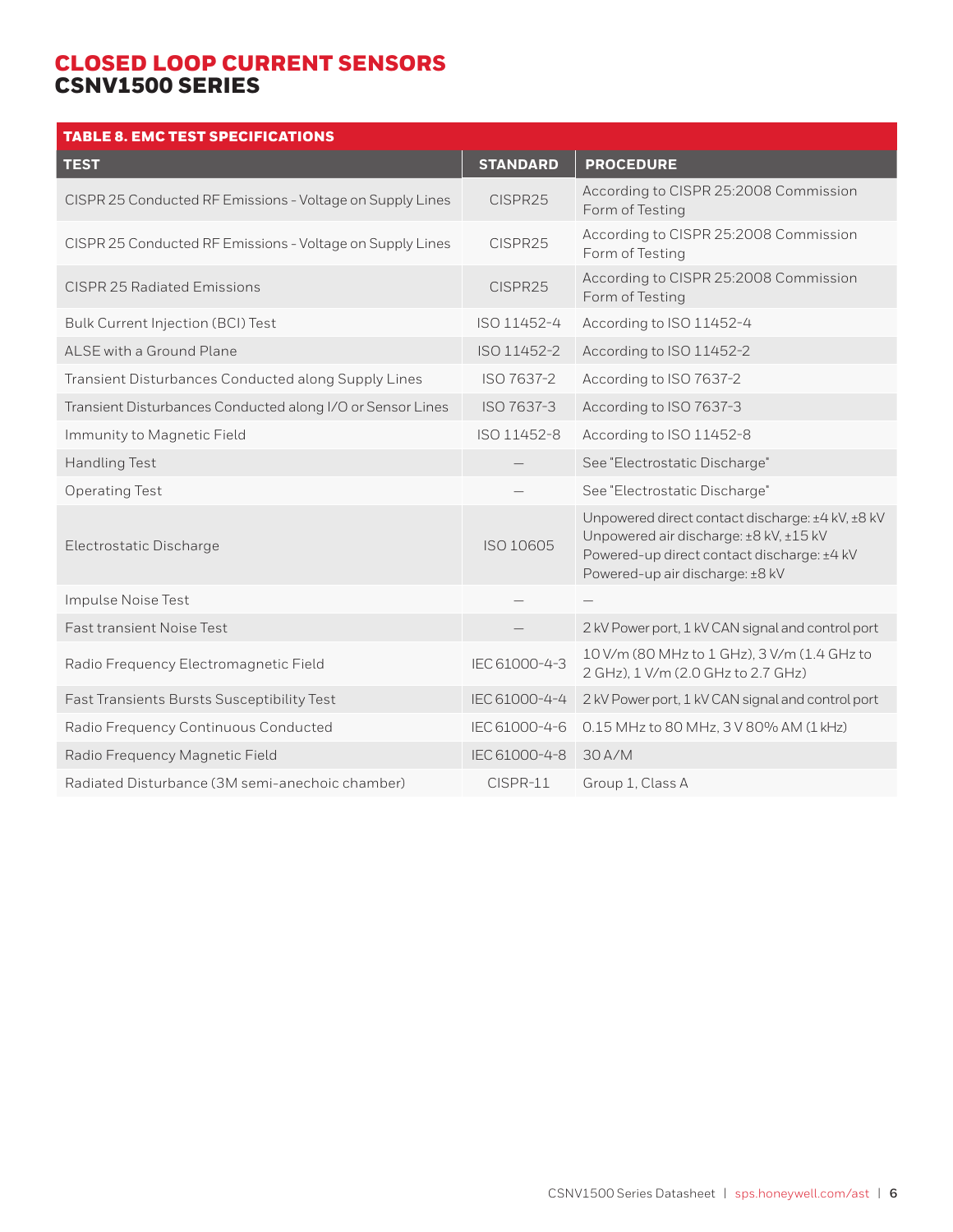| <b>TABLE 9. ENVIRONMENTAL TEST SPECIFICATIONS</b> |                              |                                                                                                                                                                                                                                                                          |
|---------------------------------------------------|------------------------------|--------------------------------------------------------------------------------------------------------------------------------------------------------------------------------------------------------------------------------------------------------------------------|
| <b>TEST</b>                                       | <b>STANDARD</b>              | <b>PROCEDURE</b>                                                                                                                                                                                                                                                         |
| Shipping/Storage Temperature Exposure             |                              | Not tested. Covered by low and high temperature operating test.                                                                                                                                                                                                          |
| Low Temperature Operating Endurance               | ISO16750-4                   | 120 hr at -40°C, power on with 100 A primary current.                                                                                                                                                                                                                    |
| High Temperature Operating Endurance              | ISO16750-4                   | 85°C, 6000 hr, power on with 100 A primary current.<br>Performance test before and after test only at 25°C and V <sub>s</sub> nom.                                                                                                                                       |
| Powered Thermal Cycle Endurance                   | ISO16750-4                   | 8 hr at 120 cycles, 960 hr. Performance test before and after<br>test only at 25°C and V <sub>s</sub> nom.                                                                                                                                                               |
| <b>Thermal Shock</b>                              | IEC60068-2-14                | -40°C (30 min soak)/85°C (30 min soak), 250 cycles                                                                                                                                                                                                                       |
| Thermal Humidity Cycle                            | IEC 60068-2-38               | 240 hr, -10 °C/65 °C, 93 % humidity between rise in<br>temperature and constant temperature zone, 80% humidity<br>in drop temperature zone. Performance test before and after<br>test only at 25°C and V <sub>s</sub> nom.                                               |
| High Temperature and Humidity Endurance           | IEC60068-2-67                | 85°C, 85% humidity, 1000 hr, power on with 100 A primary<br>current. Performance test before and after test only at 25°C<br>and $V_S$ nom.                                                                                                                               |
| Vibration                                         | IEC60068-2-64                | 5 Hz to 2000 Hz, 20 hr/axis, 3 axis with -40°C/85°C<br>temperature cycle during test. Product power on with 100 A<br>primary current. Performance test before and after test only<br>at 25°C and V <sub>s</sub> nom.                                                     |
| Mechanical Shock                                  | ISO16750-3                   | 500 m/s, 2,20 each direction (60 total), half sine pulse.<br>Product power on with 100 A primary current. Performance<br>test before and after test only at 25°C and V <sub>s</sub> nom.                                                                                 |
| Package Drop                                      | ISTA-1A or<br>GB/T 4857.5    | With final packaging, drop in direction at 1 corner, 3 edge,<br>4 face > total 9 drops, 1 m on concrete floor.                                                                                                                                                           |
| <b>Handling Drop</b>                              | ISO 16750-3                  | 1st fall of each DUT at a different dimensional axis, 2nd fall with<br>the given DUT at the same dimensional axis but on the opposite<br>side of the housing, from 1 m on concrete floor. Performance<br>test before and after test only at 25°C and V <sub>s</sub> nom. |
| Dust (and other Solid Intrusion)                  | ISO20653                     | IP category: 4                                                                                                                                                                                                                                                           |
| Water Intrusion                                   |                              | Not tested. IP category: O. Not protected.                                                                                                                                                                                                                               |
| Dew Formation Test                                |                              |                                                                                                                                                                                                                                                                          |
| <b>Mixed Flowing Gas</b>                          |                              | Not tested.                                                                                                                                                                                                                                                              |
| Salt Fog                                          | ISO16750-4 or<br>GB/T2423.17 | 5% salt water solution, 96 hr at 35°C. Performance test<br>before and after test only at 25°C and V <sub>s</sub> nom.                                                                                                                                                    |
| Chemical Exposure (outside cabin<br>compartment)  |                              | Not tested.                                                                                                                                                                                                                                                              |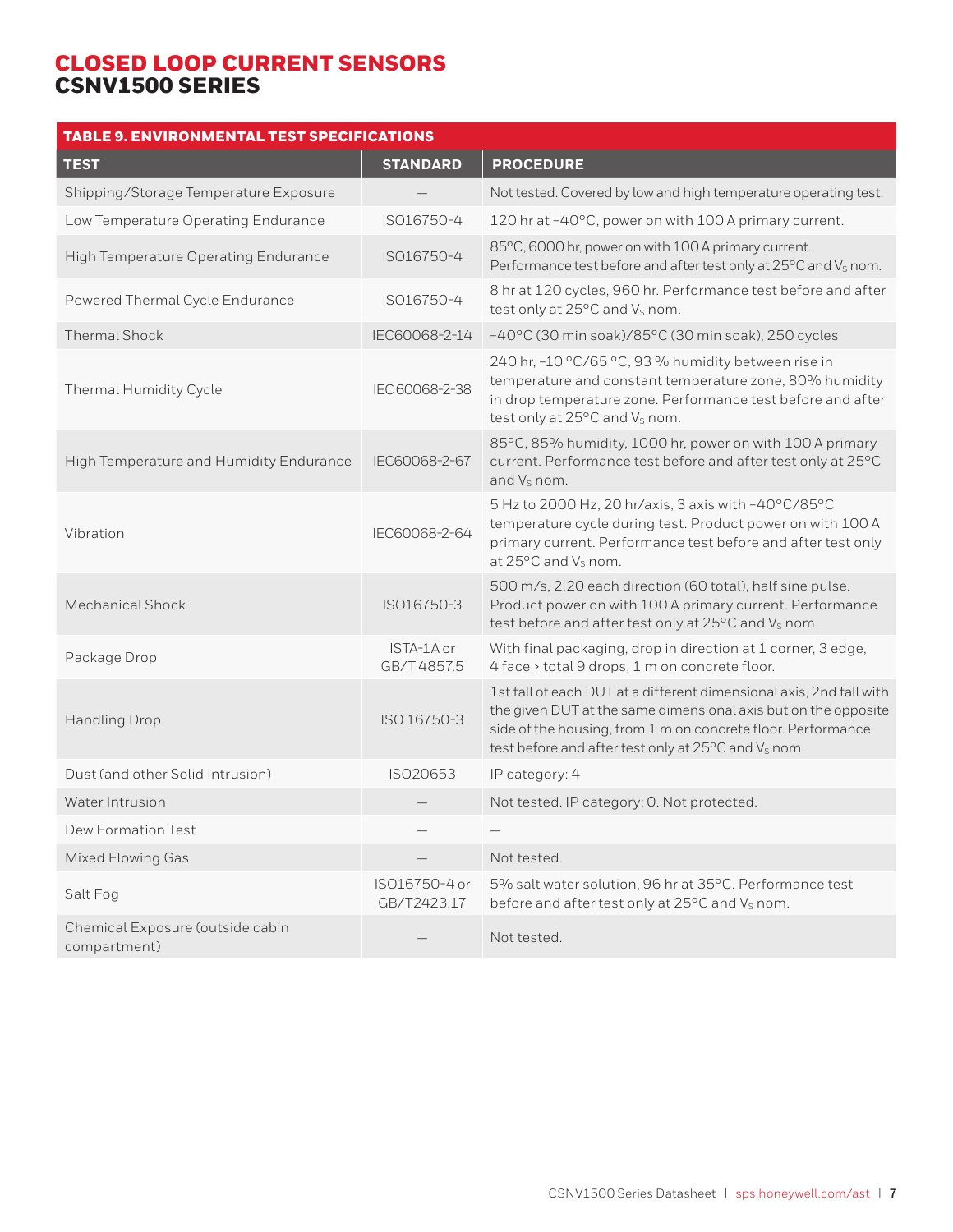| <b>TABLE 10. ELECTRICAL TEST SPECIFICATIONS</b>                                 |                 |                                                                                                                                                                                                                                                                                                          |  |
|---------------------------------------------------------------------------------|-----------------|----------------------------------------------------------------------------------------------------------------------------------------------------------------------------------------------------------------------------------------------------------------------------------------------------------|--|
| <b>TEST</b>                                                                     | <b>STANDARD</b> | <b>PROCEDURE</b>                                                                                                                                                                                                                                                                                         |  |
| Supply Voltage Range                                                            | ISO 16750-2     | 7 V to 18 V, at 25 °C, with 100 A primary current                                                                                                                                                                                                                                                        |  |
| Supply Voltage Ripple                                                           |                 |                                                                                                                                                                                                                                                                                                          |  |
| Supply Voltage Drop Out                                                         |                 |                                                                                                                                                                                                                                                                                                          |  |
| <b>Supply Voltage Dips</b>                                                      |                 |                                                                                                                                                                                                                                                                                                          |  |
| Slow Decrease and Increase of Supply Voltage                                    | ISO 16750-2     | Power supply changes from 18 V to 0 V with 0.5 V ± 0.1 V<br>step. At any step, power supply maintain 1 min. Power supply<br>changes from 0 V to 18V with 0.5 V ± 0.1 V step. At any step,<br>power supply maintain 1 min. Performance test before and<br>after test only at 25°C and V <sub>s</sub> nom. |  |
| Defective Regulation (full-fielded alternator)                                  |                 |                                                                                                                                                                                                                                                                                                          |  |
| Jump Start                                                                      |                 | Refer to "Overvoltage".                                                                                                                                                                                                                                                                                  |  |
| Load Dump                                                                       |                 | 32 V, 400 mSec, 5 pulses                                                                                                                                                                                                                                                                                 |  |
| Overvoltage                                                                     | ISO 16750-2     | 18 V, 60 min at 85°C, 24 V for 10 min at 25°C                                                                                                                                                                                                                                                            |  |
| Reverse Supply Voltage                                                          | ISO 16750-2     | $-24$ V, 10 min                                                                                                                                                                                                                                                                                          |  |
| Superimposed Alternating Voltage                                                | ISO 16750-2     | Conduct test as per ISO 16750-2 4.4. Test voltage US max<br>18 V for UN = 12 V systems, AC voltage (sinusoidal), severity 2,<br>UPP = 4 V. Performance test before and after test only at 25°C<br>and $V_s$ nom.                                                                                         |  |
| Discontinuities in Supply Voltage                                               | ISO 16750-2     | Conduct test as per ISO 16750-2 4.6. Momentary drop in<br>supply voltage reset behavior at voltage drop starting profile.                                                                                                                                                                                |  |
| Immunity to Short Circuits in the Supply<br>Voltage Input and Load Output Lines |                 | See "Short circuit protection".                                                                                                                                                                                                                                                                          |  |
| Immunity to Short Circuits in I/O Signal Lines                                  |                 | See "Short circuit protection".                                                                                                                                                                                                                                                                          |  |
| <b>Short Circuit Protection</b>                                                 | ISO 16750-2     | Sensor supply of 18 Vdc and 24 Vdc. Connect CAN-H and<br>GND and hold for 60 s. Connect CAN-L and GND and hold<br>for 60 s. Connect CAN-H and Us and hold for 60 s. Connect<br>CAN-L and Us and hold for 60 s. Performance test before and<br>after test only at $25^{\circ}$ C and V <sub>s</sub> nom.  |  |
| <b>Insulation Resistance</b>                                                    | ISO 16750-2     | Test voltage: 500 Vdc ±10 Vdc between primary bar and<br>the short-circuited secondary circuit. Test duration: 60 s,<br>insulation resistance $\geq$ 500 M $\Omega$                                                                                                                                      |  |
| AC Dielectric Voltage Test                                                      | IEC60664-1      | Test voltage: 5000 Vac, test voltage frequency: 50 Hz to<br>60 Hz, test duration: 60 s, leakage current ≤1 mA                                                                                                                                                                                            |  |
| DC Dielectric Voltage Test                                                      | IEC60664-1      | Test voltage: 5000 Vdc, test duration: 60, leakage current ≤1 mA                                                                                                                                                                                                                                         |  |
| High Current Transient Shock Test                                               |                 | Product power on with 12 V supply voltage. Monitor product<br>CAN bus output and power supply current. Apply primary<br>transient current shock at 2000 A, 5000 A, 7000 A, 9000 A,<br>10000 A Performance test before and after test only at 25°C<br>and $V_s$ nom.                                      |  |